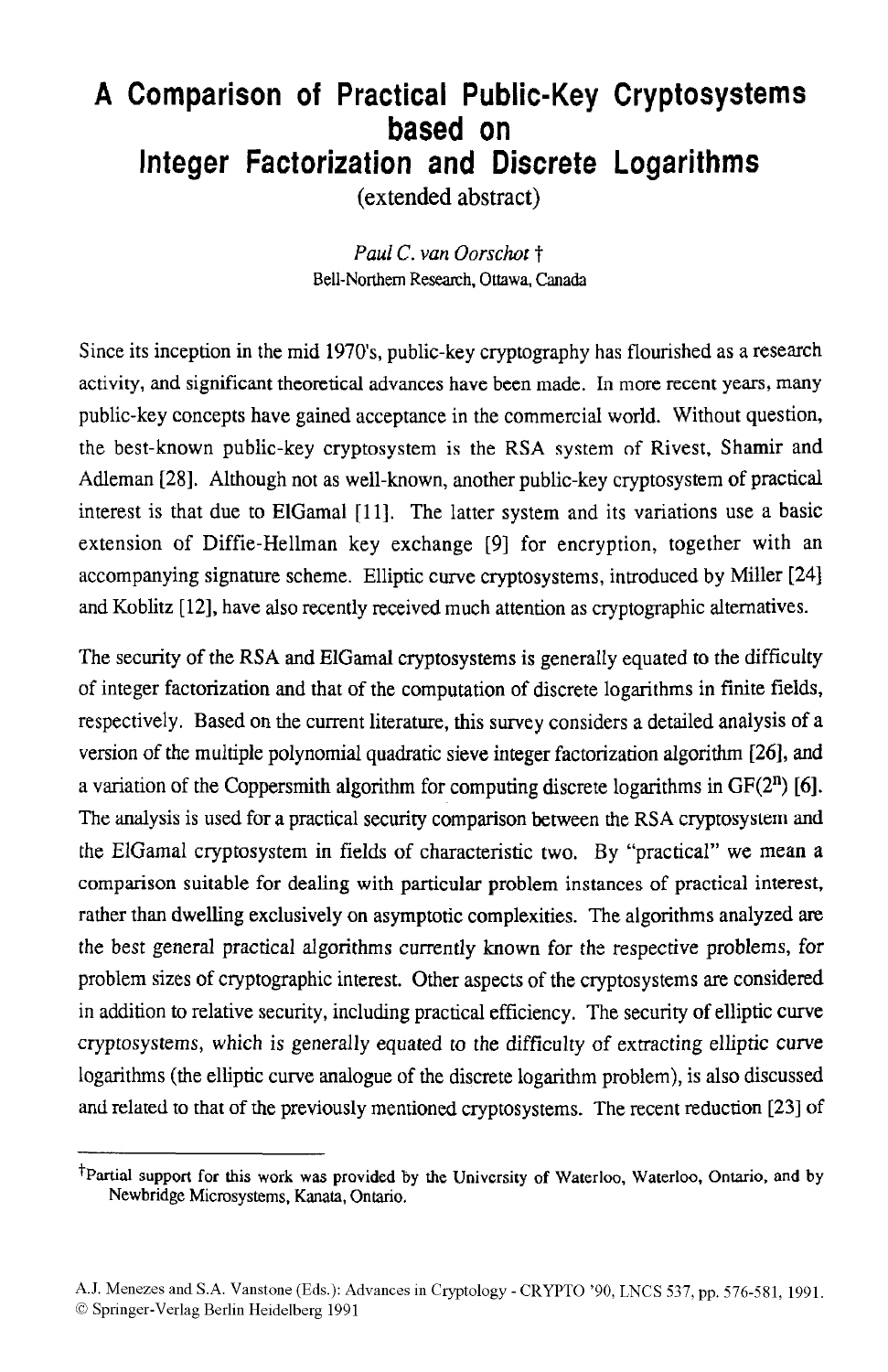prove to be a competitive factoring technique for general integers of sizes of cryptographic interest. Elliptic curve factorization allows extraction of smaller factors (up to 30 or 40 digits) from relatively large numbers (up to 200 **digits).** The number field sieve applies to a small class of numbers including those of the form  $N = r^e \pm s$  for small integers r and s, and runs in heuristic expected time  $exp((c+o(1))(lnN)^{1/3}(lnlnN)^{2/3})$ , where  $c \approx 1.526$ ; it has been used to factorize the 155-digit ninth Fermat number,  $2^{512}+1$ . The generalized number field sieve applies to general integers, and has a running time constant of  $c = 3^{2/3} \approx 2.08$ ; further research is underway to improve upon this constant. While asymptotically significantly faster than all previous general factoring algorithms, the generalized number field sieve is not currently practical for integers of cryptographic interest.

While the elliptic curve method and the number field sieve have been used to factor numbers of special form much larger than can be factored at present using the quadratic sieve, such numbers can be easily avoided in cryptographic applications. The quadratic sieve (in particular, the multiple polynomial version, suggested by Davis and independently by Montgomery) remains the most efficient general purpose factoring algorithm in 1990. TWO important new ideas that apply to the quadratic sieve have been demonstrated by **A.K.**  Lenstra and Manasse. The first is the use of electronic mail to coordinate the activities of large networks of "anonymous" workstations [18]; this has changed the rules somewhat regarding what should generally be considered as computationally feasible. The second is the "two large prime" version used for collecting sparse equations [19].

The discrete logarithm problem has also been the subject of much study in recent years. The computation of discrete logarithms in odd prime fields  $GF(p)$  is discussed by Coppersmith et al. **[7]** and by LaMacchia and Odlyzko **[15].** The latter paper indicates that in practice the computation of discrete logarithms in  $GF(p)$ , using the best currently known techniques, is slightly harder than factorization of integers N (where  $N \approx p$ ) via the multiple polynomial quadratic sieve. We restrict attention primarily to fields of characteristic two these traditionally being of practical interest, as arithmetic in such fields is particularly amenable to efficient hardware implementation. Early work by Blake et al. [3] rendered the field  $GF(2^{127})$  totally inadequate for cryptographic security; a key size of 127 bits, which corresponds to 38 digits, is simply insufficient. Subsequent work by Coppersmith [6] and Odlyzko [25] led to further improvements in the index-calculus techniques for computing logarithms in larger fields  $GF(2<sup>n</sup>)$ . There has been a lack of further practical work in fields of characteristic two, although it appears there is renewed interest of late. Recent surveys discussing discrete logarithms include [16], [l], and [21].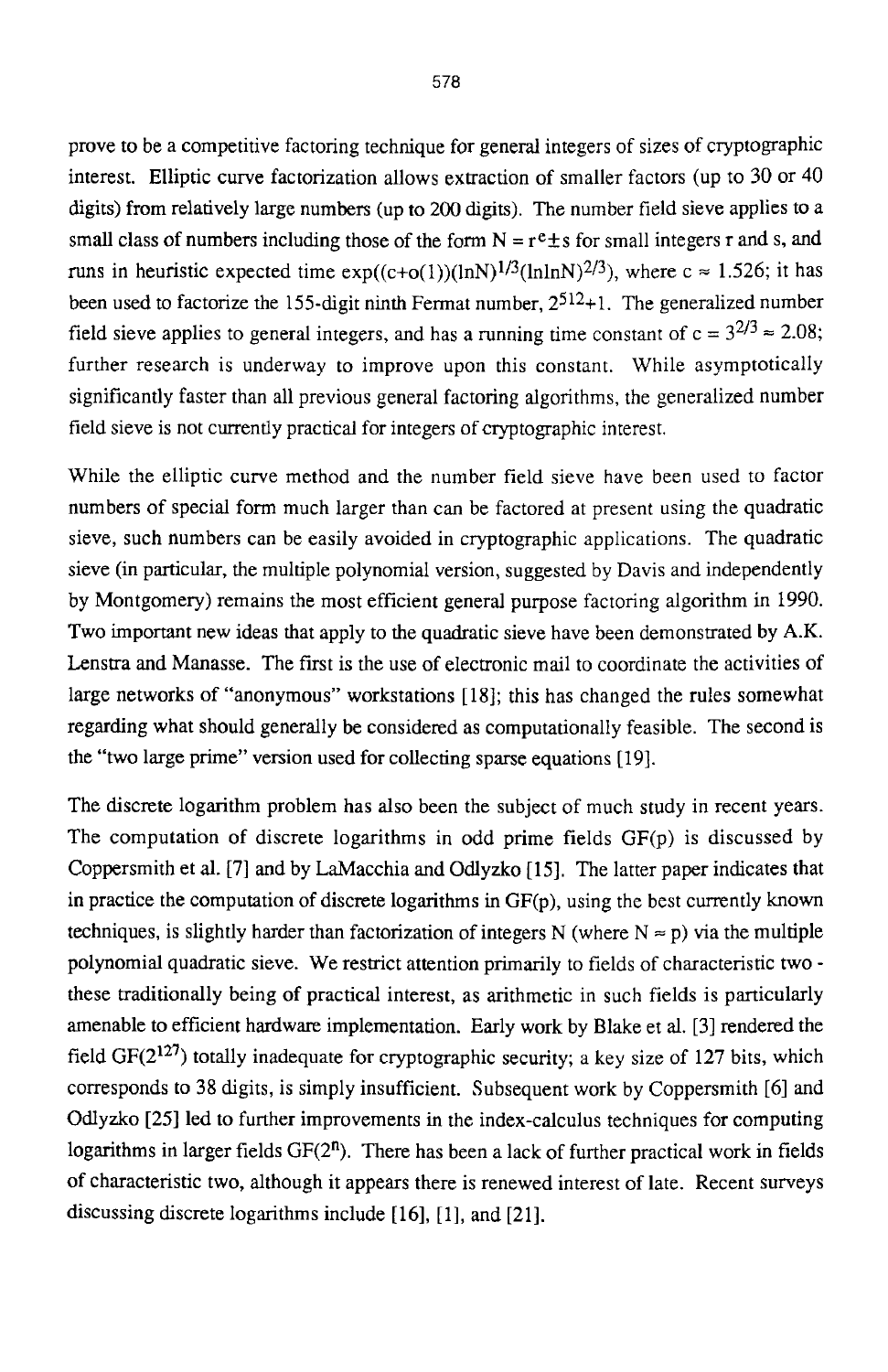Efficient techniques for the solution of large sparse linear systems over finite fields are important in both factoring and extracting discrete logarithms. Progress on this front has been made by Wiedemann **[341,** and LaMacchia and Odlyzko [ **141.** 

The Diffie-Hellman key exchange technique and the related ElGamal cryptosystem can be carried out using the group of points of an elliptic curve over a finite field, resulting in elliptic curve cryptosystems as noted above. The apparent absence of efficient attacks on elliptic curve systems (and efficient general algorithms for computing elliptic curve logarithms) has resulted in the belief that these systems with relatively short keylengths may afford greater security than alternative cryptosystems with larger keylengths. Shorter keylengths imply simpler implementations of arithmetic, and smaller bandwidth and memory requirements - important in smart card applications, among others.

Menezes, Okamoto and Vanstone [23] have recently shown that for certain classes of curves over fields  $GF(q)$ , the elliptic curve logarithm problem can be reduced to the discrete logarithm problem in **an** extension field **GF(qk).** In general k is exponentially large and the reduction takes exponential time, but for *supersingular* curves, k is small and the reduction is probabilistic polynomial time - yielding **a** subexponential-time elliptic curve logarithm algorithm. The cryptographic impact of this is that special care must now be taken in the particular choice of elliptic curve, either avoiding the supersingular curves or compensating for the new algorithm by using appropriately larger fields to preserve security. These larger fields in the latter case may still be smaller than those required for equivalent security in other types of cryptosystems, in which case even these elliptic curve systems remain attractive in practice. Ironically, the classes of curves susceptible to the new attack include many of those which have previously been recommended for use, including curves originally suggested by Miller **[24],** Koblitz [12], Bender and Castagnoli [2], and Menezes and Vanstone [22].

Significant advances have also been made in recent years, in theory and in practice, on techniques for efficient implementation of the cryptosystems in question. For **RSA**  modular exponentiation, these include custom **VLSI** chips (see Brickell's survey **[41),**  efficient digital signal processor software implementations (e.g. Dusse and Kaliski [lo]), and a Programmable Active Memory implementation by Shand et al. [31]. Custom VLSI chips for arithmetic operations in GF(2") are now also available (see Rosati [29]). Schnorr has recently proposed a signature scheme for ElGamal-like cryptosystems resulting in shorter signatures that can be both constructed and verified more efficiently than in EIGamal's original proposal [30]. Implementation of elliptic curve cryptosystems **over**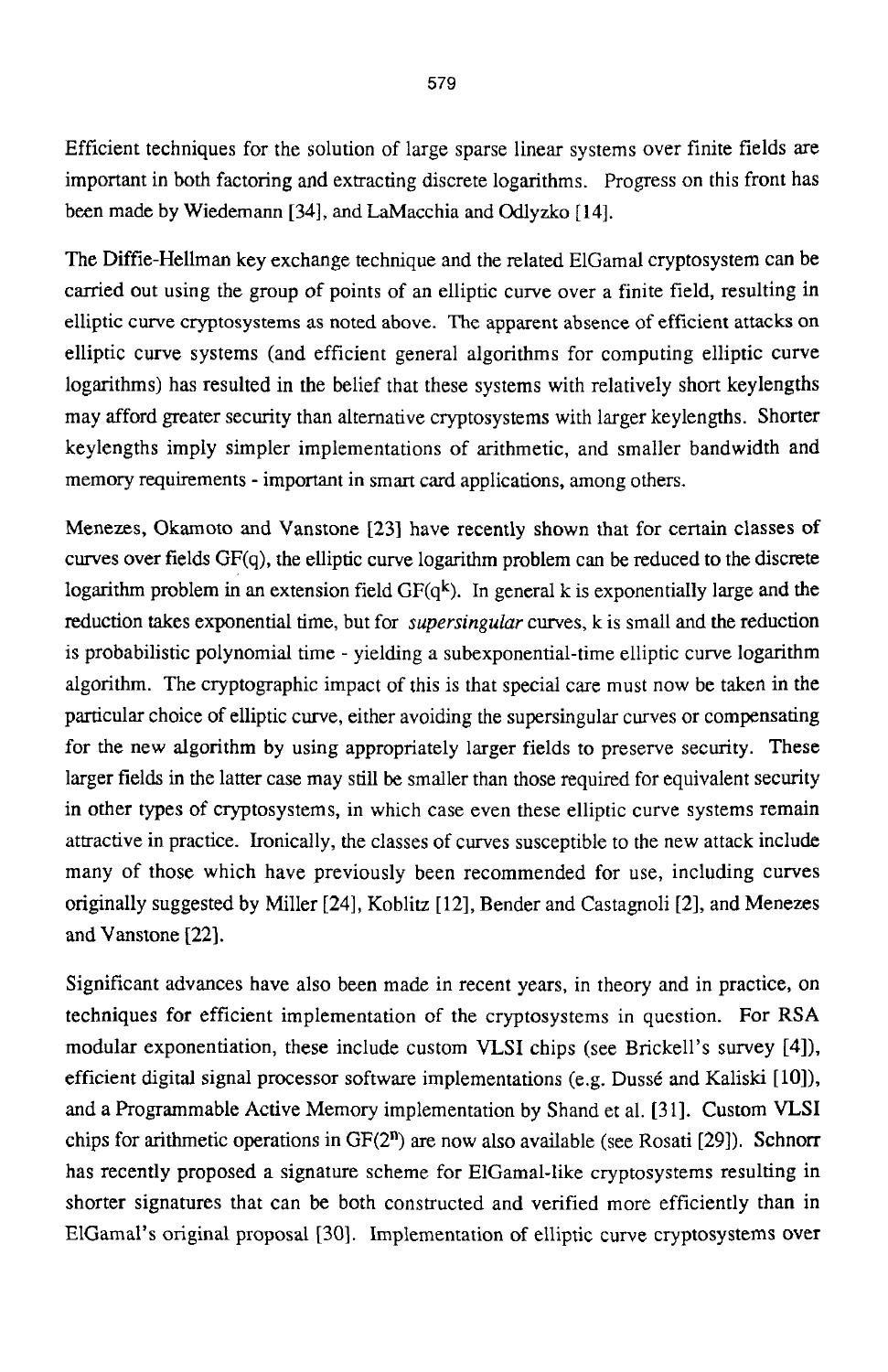fields of characteristic two **has** recently been studied by Menezes and Vanstone (221 **and**  Koblitz [13].

## **References**

- E. Bach, "Intractable problems in number theory", Advances in Cryptology Crypto 88, *S.*   $\mathsf{[1]}$ Goldwasser (ed.), Lecture Notes in Computer Science 403, Springer-Verlag (1990), 77-93.
- $\mathsf{[2]}$ A. Bender and G. Castagnoli, "On the implementation of elliptic curve cryptosystems", Advances in Cryptology - Crypto *89, G.* Brassard (ed.), Lecture Nofes in Computer Science 435, Springer-Verlag (1990), 186-192.
- I.F. Blake, **R.** Fuji-Hara, R.C. Mullin, and **S.A.** Vanstone, "Computing logarithms in finite fields of characteristic two", **SlAM** J. Alg. *Disc. Meth.* 5 (2), June 1984, 276-285.
- E.F. Brickell, "A survey of hardware implementations of **RSA** (abstract)", Advances in Cryptology - Crypto *89,* G. Brassard (ed.), Lecture Notes *in* Computer Science 435, Springer-Verlag (1 990), 368-370.
- T.T. Caron and R.D. Silverman, "Parallel Implementation of the quadratic sieve", J. Supercomput. 1 (1988), 273-290.
- D. Coppersmith, "Fast evaluation of logarithms in fields of characteristic two", *If* EE [6] Transactions on Information Theory IT-30 **(4),** July 1984, 587-594.
- $[7]$ D. Coppersmith, A.M. Odlyzko, and R. Schroeppel, "Discrete logarithms in GF(p)", Algorithmica 1 (I), 1986, 1-15.
- J.A. Davis, D.B. Holdridge, and G.J. Simmons, "Status report on factoring", Advances in [8] Cryptology - Eurocrypt *84,* T. Beth, N. Cot, I. lngemarsson (eds.), Lecture Notes in Computer Science 209, Springer-Verlag (1985), 183-215.
- $[9]$ W. Diffie and M. Hellman, "New directions in cryptography", *lEEE* Transactions on lnformation Theory IT-22 (6), Nov. 1976, 644-654.
- S.R. Dusse and B.S. Kaliski, Jr., **"A** cryptographic library for the Motorola DSP56000", Advances in Crypfology - Eurocrypt *90,* I. Damgard (ed.), to appear.
- [11] T. EIGamal, "A public key cryptosystem and a signature scheme based on discrete logarithms", *IEEE Transactions on Information Theory* IT-31 (4), July 1985, 469-472.
- [12] N. Koblitz, "Elliptic curve cryptosystems", *Math. Comp.* 48 (1987), 203-209.
- [13] N. Koblitz, "Constructing elliptic curve cryptosystems in characteristic 2", Advances in Crypfology - Crypto *90,* S.A. Vanstone (ed.), to appear.
- [14] B.A. LaMacchia and A.M. Odlyzko, "Solving large sparse linear systems over finite fields", Advances in Cryptology - Crypto *90,* S.A. Vanstone (ed.), *to* appear.
- [15] B.A. LaMacchia and A.M. Odlyzko, "Computation of discrete logarithms in prime fields", Advances in Cryptology - Crypto *90,* S.A. Vanstone (ed.), to appear.
- [16] A.K. Lenstra and H.W. Lenstra, Jr., "Algorithms in number theory", in Handbook *of*  theoretical computer science, A. Meyer, M. Nivat, M. Paterson, D. Perrin (eds.), North Holland, Amsterdam, to appear.